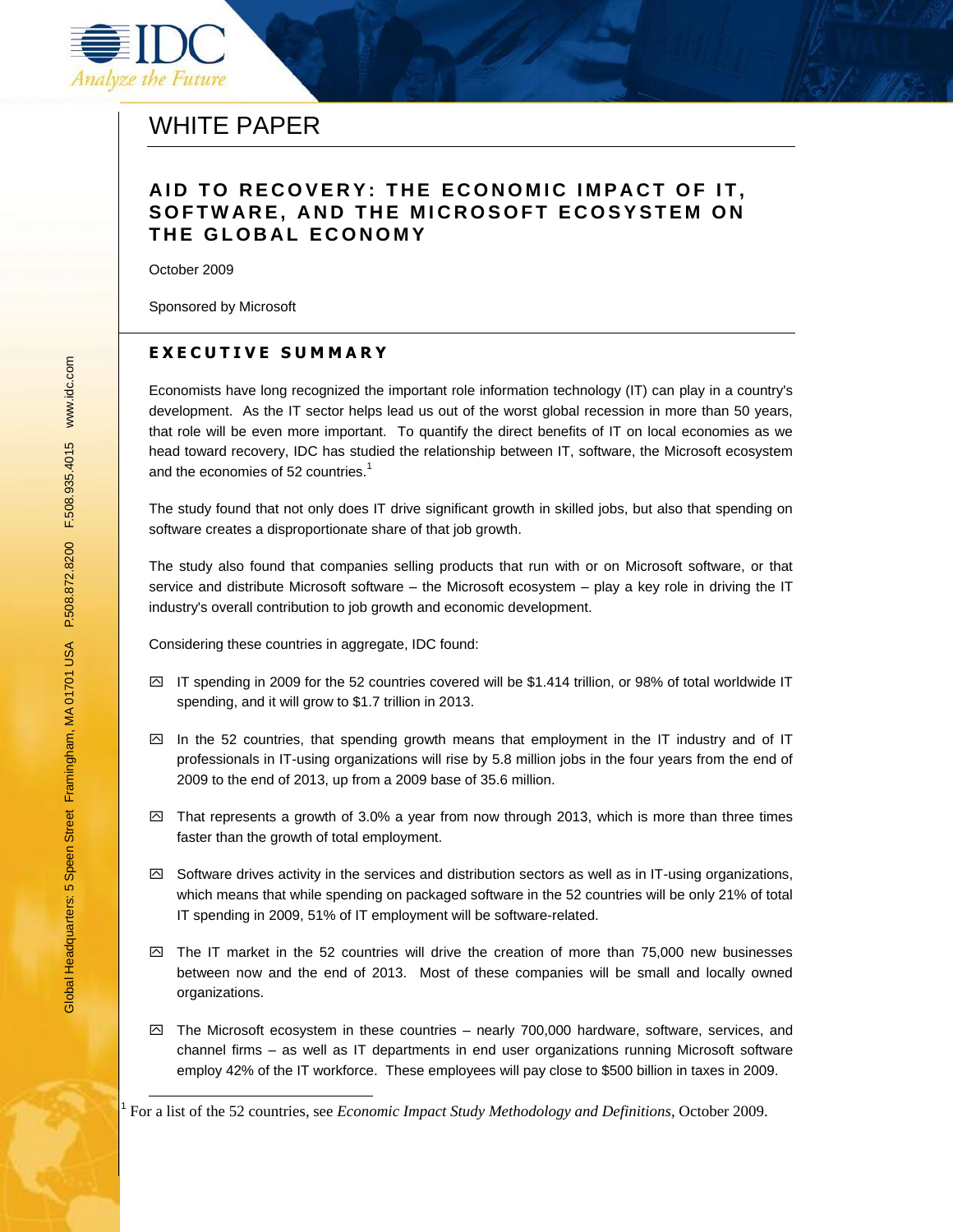- $\boxdot$  In 2009, the vendors in the Microsoft ecosystem in these 52 countries will, themselves, have revenues of more than \$535 billion and, by the end of 2009, will have invested nearly \$180 billion in local economies.
- $\boxtimes$  For every unit of revenue dollar, euro, peso, etc. that Microsoft will earn in 2009, other companies will earn 8.70.

#### **S T U D Y B A C K G R O U N D**

Since 2002, IDC has been conducting studies on the economic impact of IT, software, and the Microsoft ecosystem and partner community on local economies. This impact comes in the form of job creation, related tax revenues, company formation, and increased IT spending. In 2007 we extended that work to include more countries.

This study is an update of the 2007 study and covers 52 countries, which together account for 98% of total IT spending.

For more information on study methodology and definitions, see the document *Economic Impact Study Methodology and Definitions*, October 2009.

## **THE IMPACT OF INFORMATION TECHNOLOGY**

Since the 1990s, economists have diligently studied the economic impact of IT on firms and countries in terms of the growth of industrial output and improved productivity. For instance, in 2005 Dale W. Jorgenson of Harvard co-authored a study showing that technology's share of world GDP growth had grown from 11% in the late 1990s to 15% in the early 2000s.<sup>2</sup> In 2007 he co-authored another study that demonstrated how, in the U.S., the share of *growth* in "value-added" in the economy created by the IT industry was five times its share of value added itself.<sup>3</sup> Also in 2007, Erik Brynjolfsson of the MIT Sloan School and Lorin M. Hitt of the University of Pennsylvania documented the importance of technology to productivity growth in 500 Fortune 1000 companies. $4$ 

So it's clear that the IT sector is critical to the world economy and each of the countries we study. But how critical? Consider these findings:

- $\boxtimes$  Spending on IT in the 52 countries accounted for 2.6% of GDP last year, up from 2.2% five years ago. At forecasted rates of growth, it will surpass 2.8% in 2013.
- $\boxtimes$  Although the forecasted growth of IT spending is muted since the advent of the global recession and is pegged at 3.3% a year between now and the end of 2013, that still is a rate of growth more than three times the expected rate of growth of GDP in the 52 countries.

<sup>&</sup>lt;sup>2</sup> "Information Technology and the World Economy," Dale W. Jorgenson and Khuong Vu, *Scandinavian Journal of Economics*, December 2005.

<sup>&</sup>lt;sup>3</sup> "Industry Origins of the American Productivity Resurgence," Dale W. Jorgenson, Mun S. Ho, Jon D. Samuels, and Kevin J. Stiroh, *Economic Systems Research,* September 2007.

<sup>&</sup>lt;sup>4</sup> "Computing Productivity: Firm-Level Evidence," Erik Brynjolfsson and Lorin M. Hitt, MIT Sloan School of Management, working paper 4210-01, June 2003.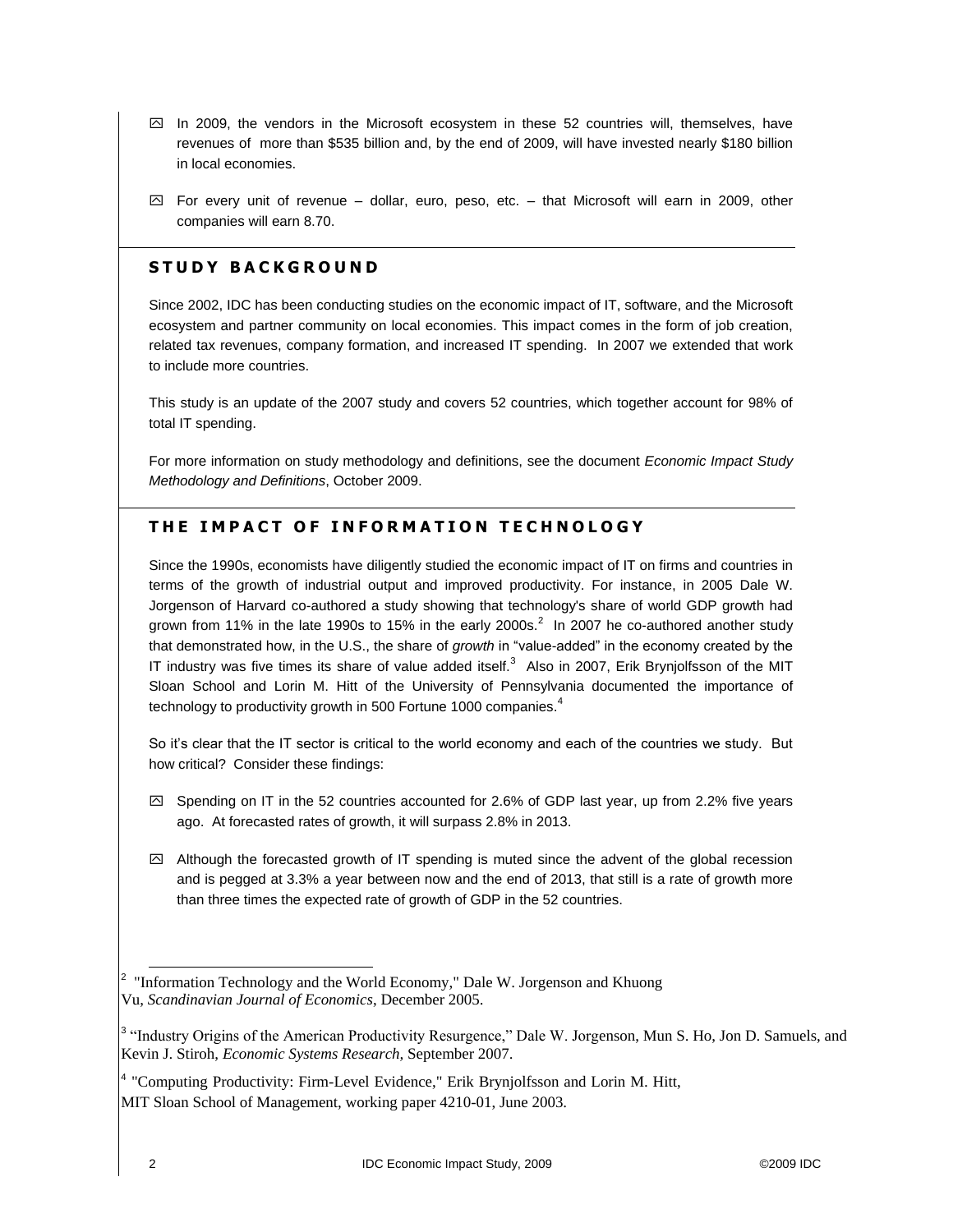- $\boxtimes$  IT spending provides revenues for more than 1.2 million companies selling or distributing hardware, software, and services. Those companies, in turn, employ more than 13 million people (2009). Another 22-plus million IT professionals work in IT-using organizations.
- $\boxtimes$  The IT sector, vendors and in-house IT departments, should add 5.8 million new jobs in the 52 countries from the end of 2009 through 2013 – mostly high-quality, high skilled jobs. The expected growth rate of the IT labor force is 3.0% a year from the beginning of 2009 through 2013, 3.4 times the growth rate of the overall global non-farm labor force.
- $\boxtimes$  Together, these employees and companies will pay nearly \$1.2 trillion in taxes in 2009. In the next four years (2010 through 2013), that will create net *new* tax revenues of \$370 billion from this year's level.

The advantages of a growing IT sector are more extensive than the raw numbers alone suggest. IT jobs tend to be higher skilled than most others, particularly in emerging economies, and countries with higher levels of computerization can be more competitive in world markets. During the 1997 Asian financial crisis, for instance, IDC noticed that the countries with higher levels of computerization were able to recover sooner.

And the academic research connecting investment in IT to a nation's productivity and ability to innovate offers a view of positive economic benefits from IT extending far beyond those covered in this research.

Figure 1 compares some metrics of IT growth to economic growth in the 52 countries.

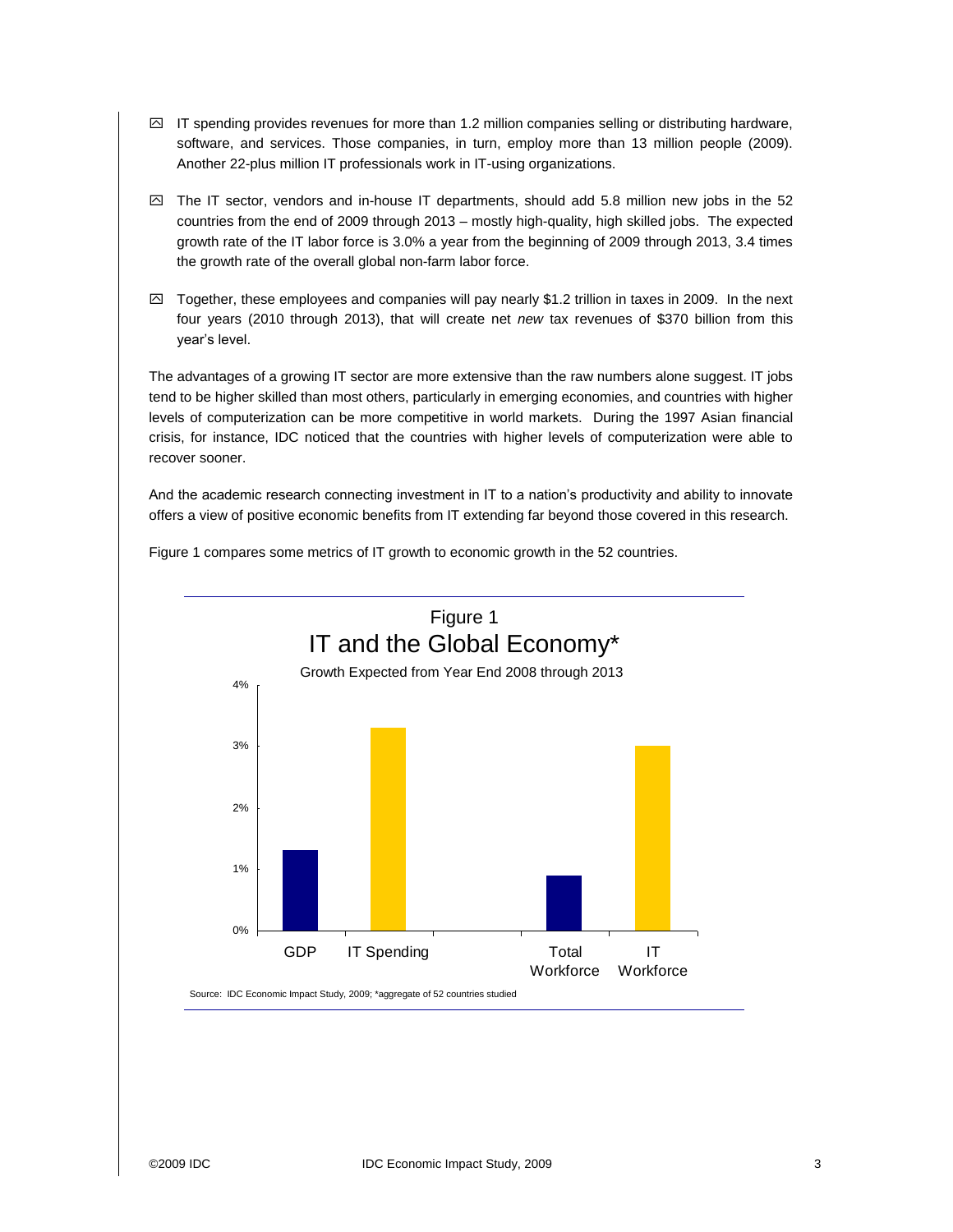## **T H E E C O N O M I C I M P O R T A N C E O F S O F T W A R E**

Just as IT is important to an economy, software is important to IT.

On an aggregate basis, packaged software – operating systems, applications, and development tools for everything from ultra portable computers to large mainframes – accounts for 21% of total IT spending in the 52 countries.

But that spending engenders spending *outside* the software industry. Because software is more complex to sell, service, and support than hardware, dollar for dollar, software generates more downstream economic activity than hardware.

IDC's analysis of the IT services market, for instance, shows that for every dollar of packaged software sold, there is another \$1.24 in revenue to IT service firms. That software revenue and additional services revenue also drive revenue in the distribution channel. These multiple revenue streams pool to help fund employment.

As a result, that 21% of IT spending mentioned above drives 51% of IT employment, as shown in Figure 2.



The importance of software to the IT economy in the 52 countries is clear in the following ways:

- $\boxtimes$  Spending on software is growing faster than spending on IT overall 4.8% a year between 2008-2013, compared to 3.3% for all IT spending.
- $\boxtimes$  During 2009, total IT employment in the 52 countries dropped a fraction of a percentage point yet software related employment grew 4%.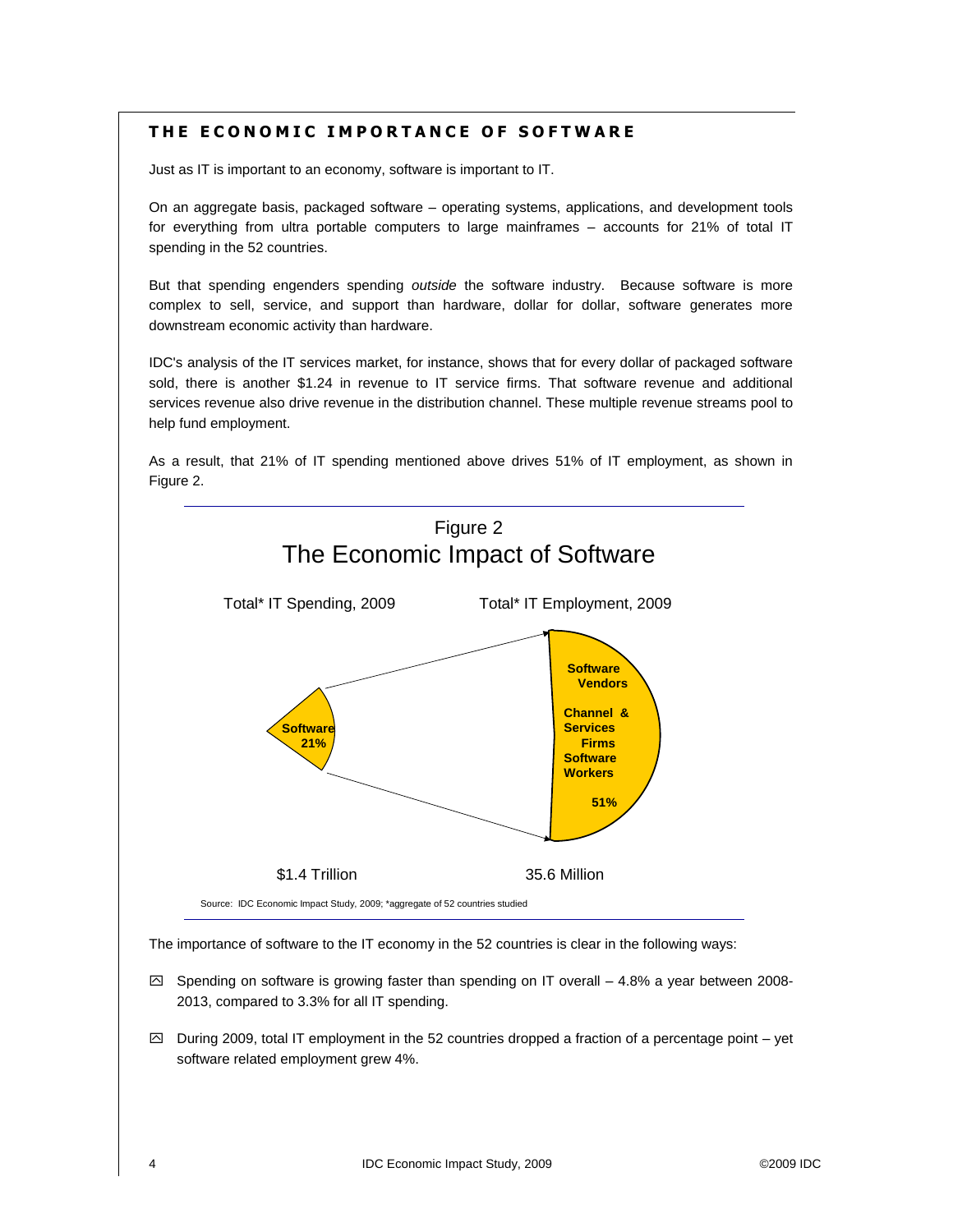$\boxtimes$  Although software-related jobs will account for just over half the total IT employment in the 52 countries in 2009, they will account for 65% of IT-related taxes because the jobs are generally higher skilled and higher paid than general IT jobs.

IDC believes that IT will help lead the economies of the 52 countries into recovery, and that softwarerelated activities will lead IT.

#### **THE CONTRIBUTION OF THE MICROSOFT ECOSYSTEM**

As software helps drive the IT "economy" and IT helps drive the global economy, the extensive Microsoft ecosystem helps drive the software economy.

The ecosystem measured here includes those companies that sell PCs, servers, storage, and smart handheld devices running Microsoft software; software vendors that write applications that run on Microsoft platforms; resellers that sell and distribute these products; and service firms that install and manage Microsoft-based solutions, train consumers and businesses on Microsoft products, and service customers for their own applications. It also includes companies that do combinations of these functions.

Encompassing nearly 700,000 companies in the 52 countries, this ecosystem is not only large but also diverse, ranging from large, name brand OEMs to small firms that build a few systems a year for a handful of customers, from the big application software companies to small, entrepreneurial companies writing applications in local languages, from multinational service firms to three-person shops selling value-added solutions into niche markets.

IDC estimates that more than two thirds of the companies in the ecosystem are small, local companies – often dealing with equally small, local IT using organizations.

At first glance, it may come as a surprise that the Microsoft ecosystem is as big as it is. But on further reflection, it shouldn't. In the 52 countries studied, 44% of the hardware sold in 2009 (by value) will run Microsoft operating systems, and 56% of software sold (by value) will run on Microsoft operating systems.

Microsoft's business model, of selling through partners, means that most of the sales of this hardware and software (and attendant services) run through the income statements of these companies.

Other metrics about the ecosystem, besides the number of companies.

- $\boxtimes$  Companies in the Microsoft ecosystem employ 6.1 million people. IT-using organizations employ another 8.8 million IT professionals who work with Microsoft software or the products and services based on it.
- $\boxtimes$  Together, those 14.9 million people account for 42% of the people working in the IT industry or as IT professionals at user organizations in the 52 countries.
- $\boxtimes$  In 2009, the Microsoft ecosystem in the 52 countries will generate nearly \$537 billion in revenues for themselves. For every dollar (or other unit of currency) Microsoft will make in 2009, companies in that ecosystem will make \$8.70.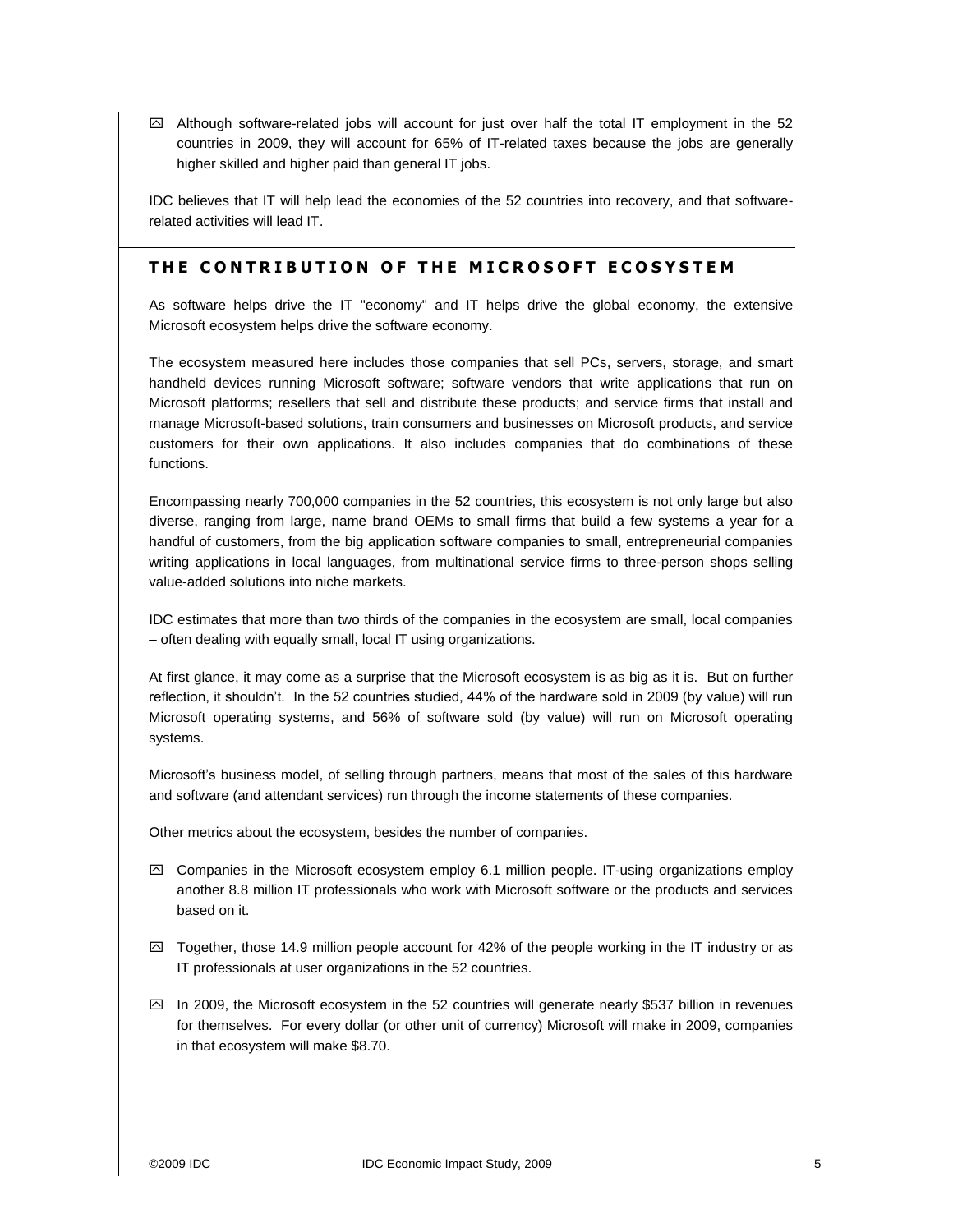

Figure 3 breaks down the ecosystem revenues per unit of Microsoft revenues by category.

Over the years, the hardware ratio to Microsoft revenues has stayed relatively flat, while the software and services ratios have gone up. One reason for this is the migration of server spending away from mid-range and high-end (mainframe) systems to volume servers, which more often than not run Microsoft operating systems.

While this migration has not been enough to radically change the hardware ratio (which is largely driven by spending on PCs), it has driven up the ratio of total software running on Windows and the attendant services.

To obtain these revenues, ecosystem companies have to invest in research, development, marketing, sales, and support for Microsoft-related products and services. By the end of 2009, spending by the ecosystem in the 52 countries on these areas should be more than \$179 billion. IDC estimates that nearly 75% of this money will be spent in-country.

Figure 4 shows the breakdown of this investment by company type.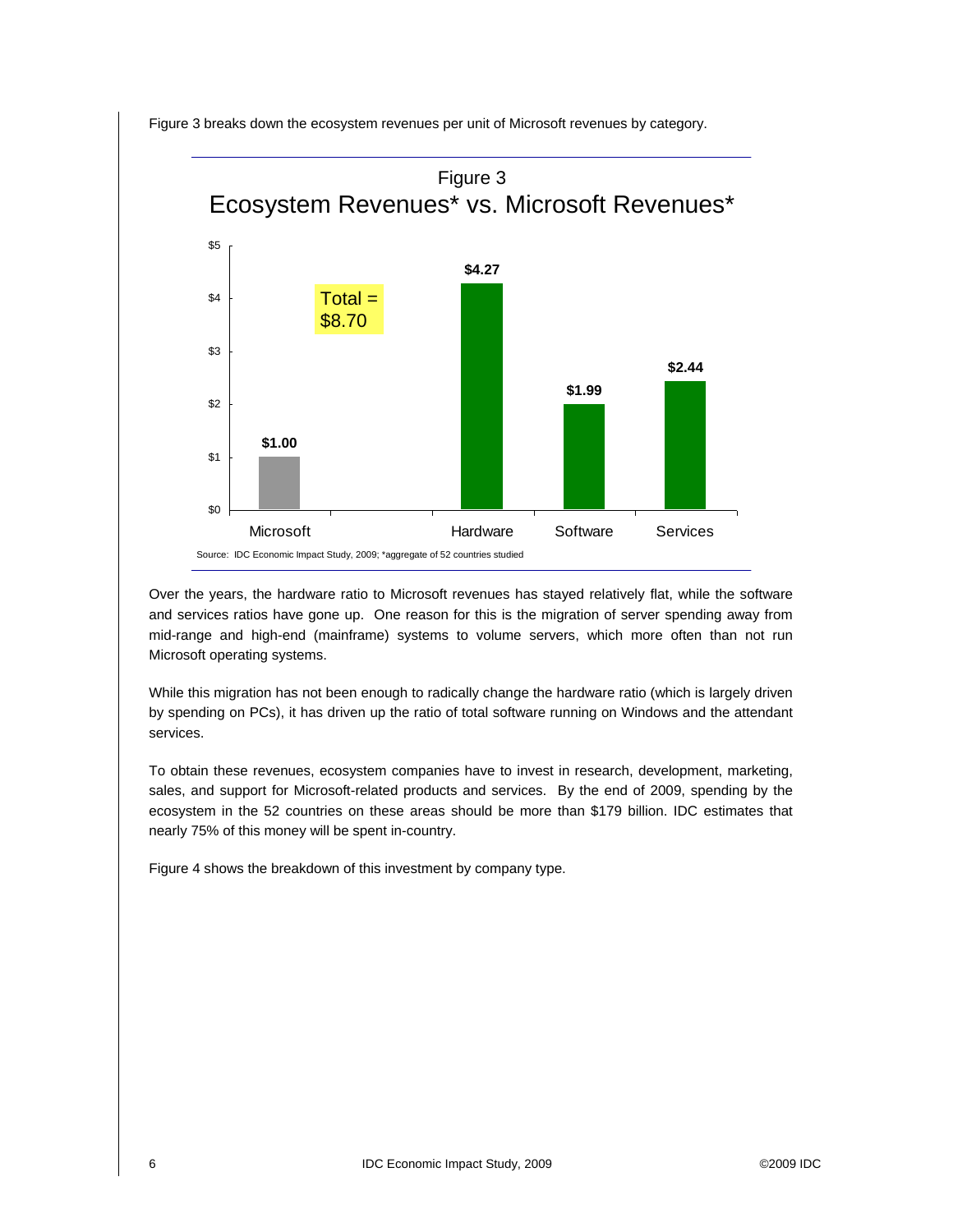

## **E M E R G I N G V E R S U S M A T U R E E C O N O M I E S**

The IDC study reveals the growing importance of emerging markets to the global economy. While they account for a small percentage of total IT spending, they account for a large percentage of the *growth* in IT spending. This dichotomy translates to a significant impact on employment and new company formation. For example:

- $\boxtimes$  The emerging countries on our list of 52 all countries excluding the U.S., Canada, Australia, Japan, New Zealand, and Western Europe – will account for 32% of GDP in 2009. However, because they have higher growth economies, they will account for more than 70% of net *new<sup>5</sup>* GDP growth during the next four years.
- $\boxtimes$  Because IT has not penetrated their economies as much as it has in the mature markets, in 2009 the emerging countries will account for only 21% of IT spending. But over the next four years, they will account for more than 50% of net *new* IT spending.
- $\boxtimes$  Because of their growing economies, lower labor rates, hardware exports, and large number of companies, in 2009 they will account for 39% of IT-related employment. Yet over the next four years they will account for 70% of *new* IT-related jobs.
- $\boxtimes$  Finally, while they will account for 30% of IT companies in 2009, they will account for 60% of those formed between now and the end of 2013.

Figure 5 shows IT job growth by region. Note that the percentage growth is the number of IT jobs at the end of 2013 divided by the number at the end of 2009.

l

<sup>&</sup>lt;sup>5</sup> The term "net new" refers to the difference between the level of the current year and the level of the baseline year. In this case, the aggregate "net new" GDP growth is the sum of the differences from the 2009 level and the levels in 2010, 2011, 2012, and 2013.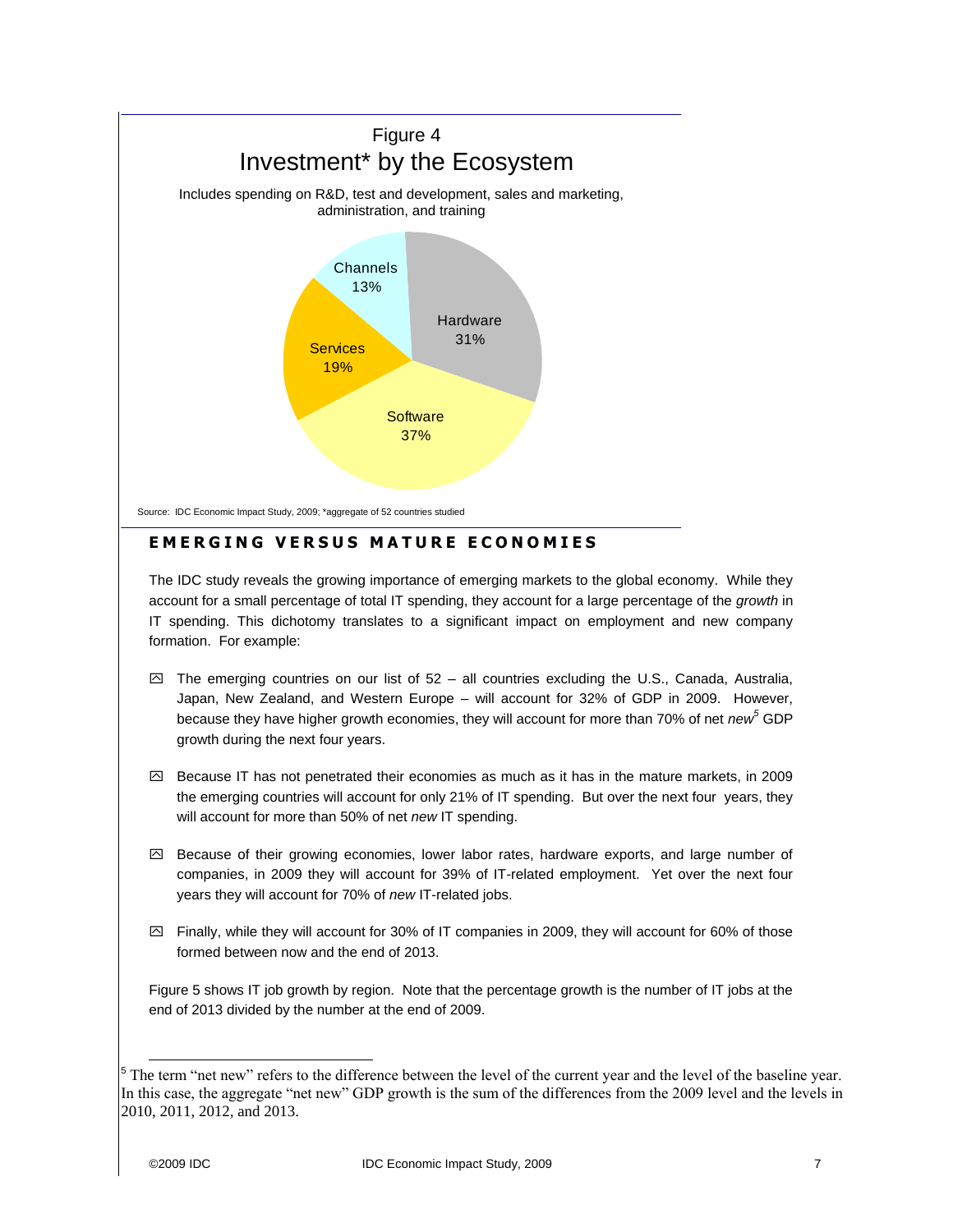

## **G R O W T H T H R O U G H I N N O V A T I O N**

While we have been in the midst of this global recession, IDC has maintained that we are also in the midst of a technology renaissance.<sup>6</sup> Seven years after the third major high tech crash in the last 50 years, the industry is flush with new technology, from new servers and client devices and new storage and networking technologies, to new software architectures and delivery models.

Together, these new technologies are ushering in what may be a new paradigm of computing, known variously as cloud computing, cloud services, dynamic IT, and software plus services. IDC's coverage of this new paradigm is extensive. $<sup>7</sup>$ </sup>

This new paradigm, which IDC sees as part of a long-term industry transition in the way that clientserver computing was a transition from the mainframe era, involves the use of Internet-based services (including storage and applications) and intelligent clients (including handheld devices, PCs, and servers).

The promise of this new way of computing is that businesses, governments, and educational institutions will be able to lower the capital costs of IT and increase the amount of their IT budgets that can be devoted to innovation, rather than to maintenance of legacy applications and infrastructure. IDC research indicates that as much as 75% of IT budgets is allocated into such application maintenance and infrastructure support.

l

<sup>6</sup> IDC Chief Research Officer, John Gantz, speaking at IDC *Directions 2009,* San Jose, March 4, 2009.

<sup>&</sup>lt;sup>7</sup> Se[e http://www.idc.com/research/cloudcomputing/index.jsp;](http://www.idc.com/research/cloudcomputing/index.jsp) IDC uses the term "Cloud Services." Microsoft generally uses the term "Software Plus Services" in reference to this new computing style.